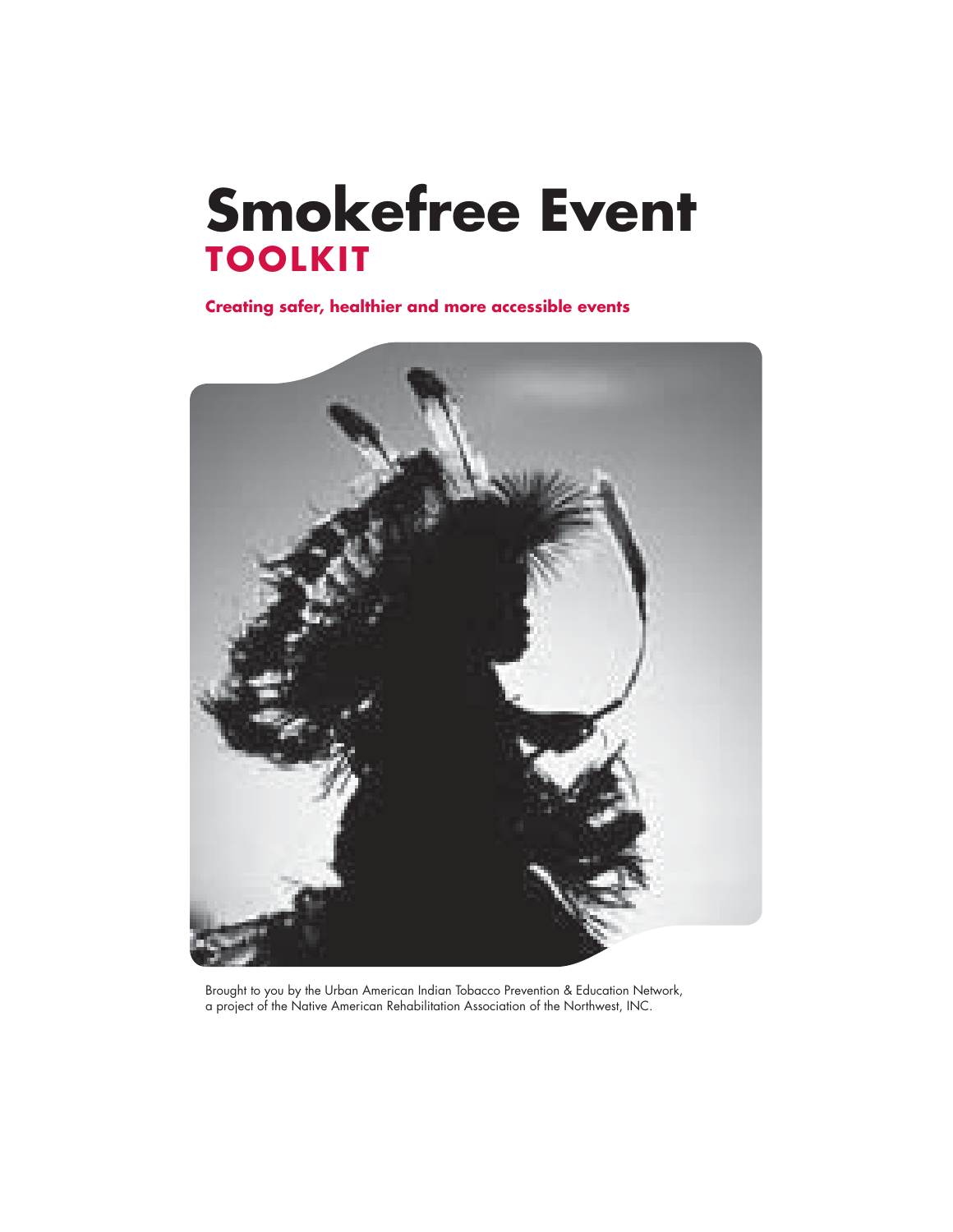**"Surveys at the Klamath Tribes Annual Restoration Celebration Powwow revealed a community desire to reduce secondhand smoke exposure and create a healthier environment for all participants. With help from the Powwow coordinators and the Tribal Council, we limited commercial tobacco use to designated smoking areas away from the arena and other**  high-traffic areas. The policy was well received and represents a huge **step for us on our way to a 100 percent commercial smokefree policy!**

 **We used everything in this toolkit as we planned and executed the event. It has nuggets of gold throughout — from the talking points that helped all coordinators and volunteers speak consistently about the new policy,**  to the template news release, emcee script and flyers that helped us **communicate the policy to all attendees and vendors.** 

 **If you are planning a smokefree powwow or event, this toolkit is a great resource. If you want to advocate for an event to go smokefree or are**  curious about the benefits of smokefree events, there's something here **for you, too.** 

 **Thank you for your interest in creating healthier communities!"**

Christa Runnels Tobacco Prevention & Education Program Coordinator The Klamath Tribes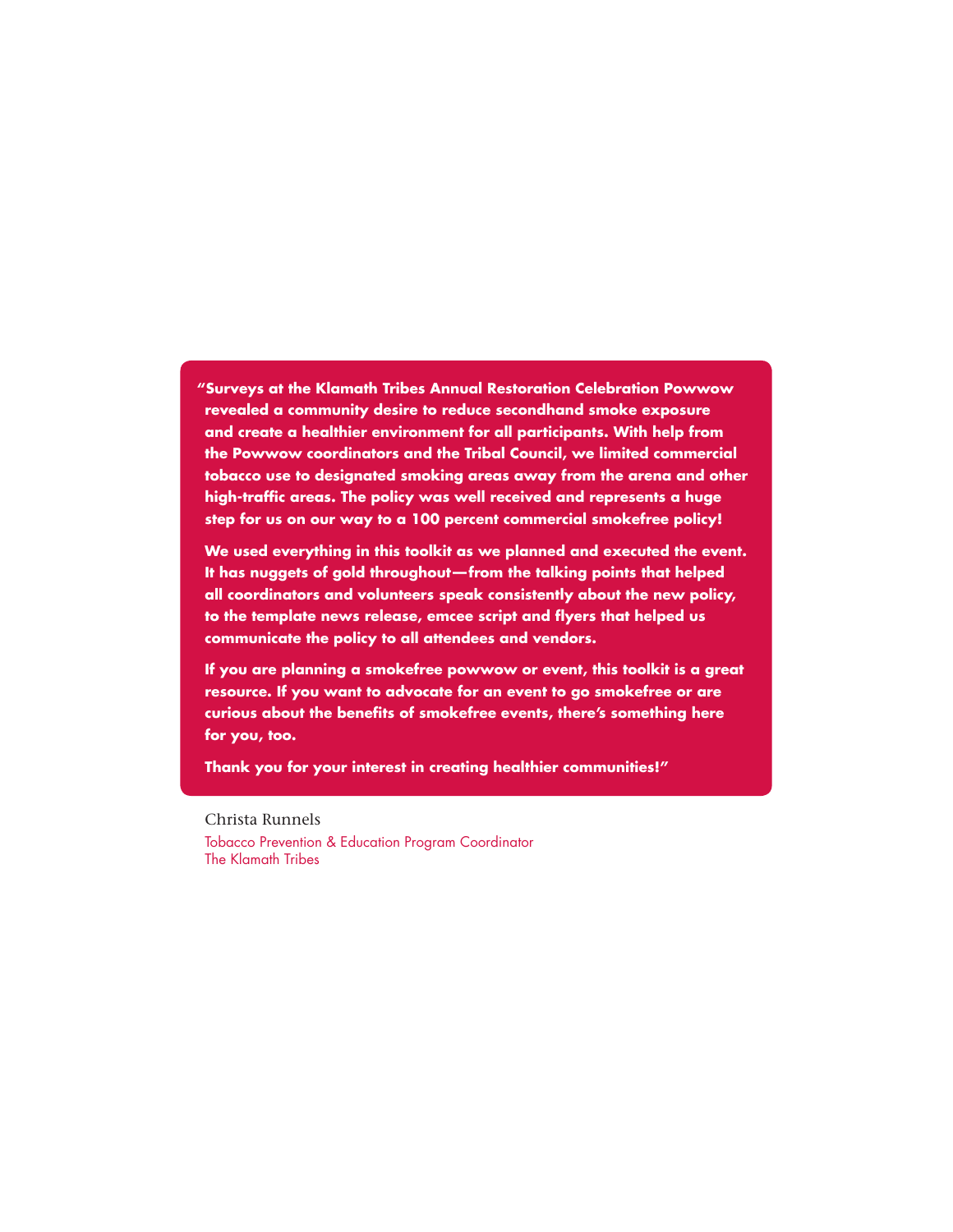#### **Dear Smokefree Event Coordinator,**

Thank you for your leadership in working to create smokefree spaces, powwows and other events. The work you are doing is profoundly important for the health and vitality of our community.

For many Native people, the use of traditional tobacco is sacred. Smoking cigarettes, on the other hand, is addictive and is the leading cause of preventable death, disease and disability. In addition, exposure to secondhand smoke can cause serious illness and lead to death.

For American Indians and Alaska Natives, smoking is an especially significant problem. In Oregon, we are twice as likely to smoke as non-Native Oregon adults. Nearly half of American Indian/Alaska Native adults are exposed to secondhand smoke in a typical week compared to 39 percent of all Oregon adults.

Perhaps most troubling is that our children are following in our footsteps, creating another generation harmed by commercial tobacco addiction and disease. Seventeen percent of American Indian/Alaska Native 8th graders smoke compared to only 10 percent of overall Oregon 8th graders. As parents/ guardians, older brothers and sisters, family members, and community members, we set the standard as role models and the use of commercial tobacco products around youth has a negative effect on their lifestyle choices.

Planning smokefree events is an important step in reducing the negative impacts of commercial tobacco on our community. Smokefree events promote our health and culture, and show our next generation that smoking is not the norm.

There are other reasons why creating smokefree spaces are so important in Indian Country. Historical trauma has resulted in higher rates of substance abuse, addiction and other destructive behavior patterns that have been passed on for generations. Smokefree events can help us break that cycle.

Smokefree events also draw the important distinction between traditional and commercial tobacco, helping to ensure our traditional use of tobacco remains sacred.

Creating a smokefree event will take leadership, collaboration and clear communication. This guide is designed to walk you through the steps, ensuring your event is healthy, safe and successful.

I am proud that there are people like you doing this important work in our community and I express my gratitude for your leadership.

Sincerely,

Amanda L. Wright Tobacco Prevention & Education Program Coordinator Native American Rehabilitation Association of the Northwest, INC. (NARA)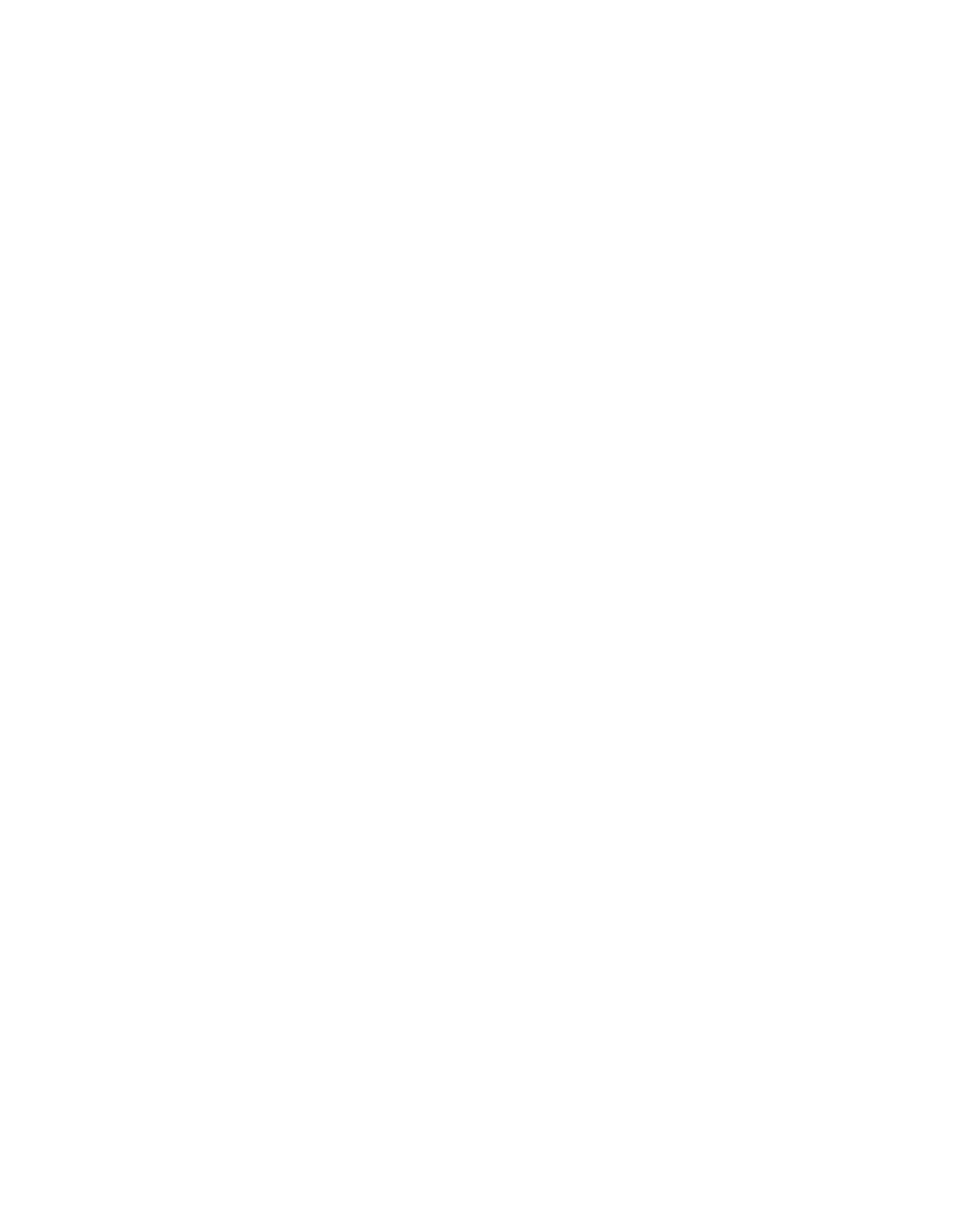**ONE**

# **Primary Event Planning**

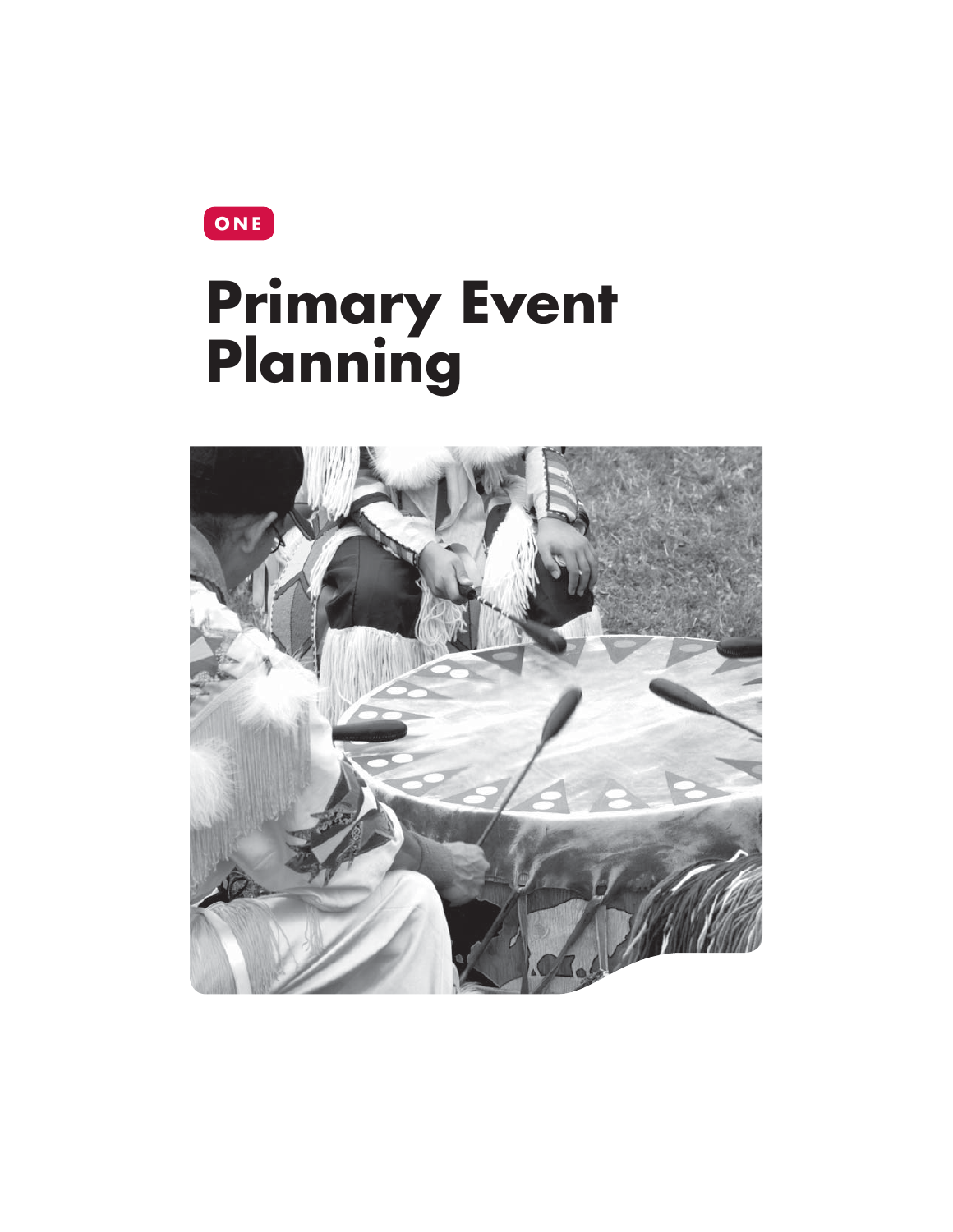

**Thank you for your leadership!** By planning and executing a smokefree event, you are taking an important step in reducing the negative impact of commercial tobacco on our community.

This toolkit is designed to make planning and hosting a smokefree powwow or other event easy and successful. It provides tools to help you clearly communicate, promote and enforce a smokefree policy.

#### **For additional assistance:**

- Visit www.oregon.gov/DHS/ph/tobacco/programs.shtml to download the contact information for the **tobacco prevention coordinator in your county.**
- The **Native American Rehabilitation Association of the Northwest**  is also a great resource. Visit www.naranorthwest.org/tobacco.htm or call 503-230-9875.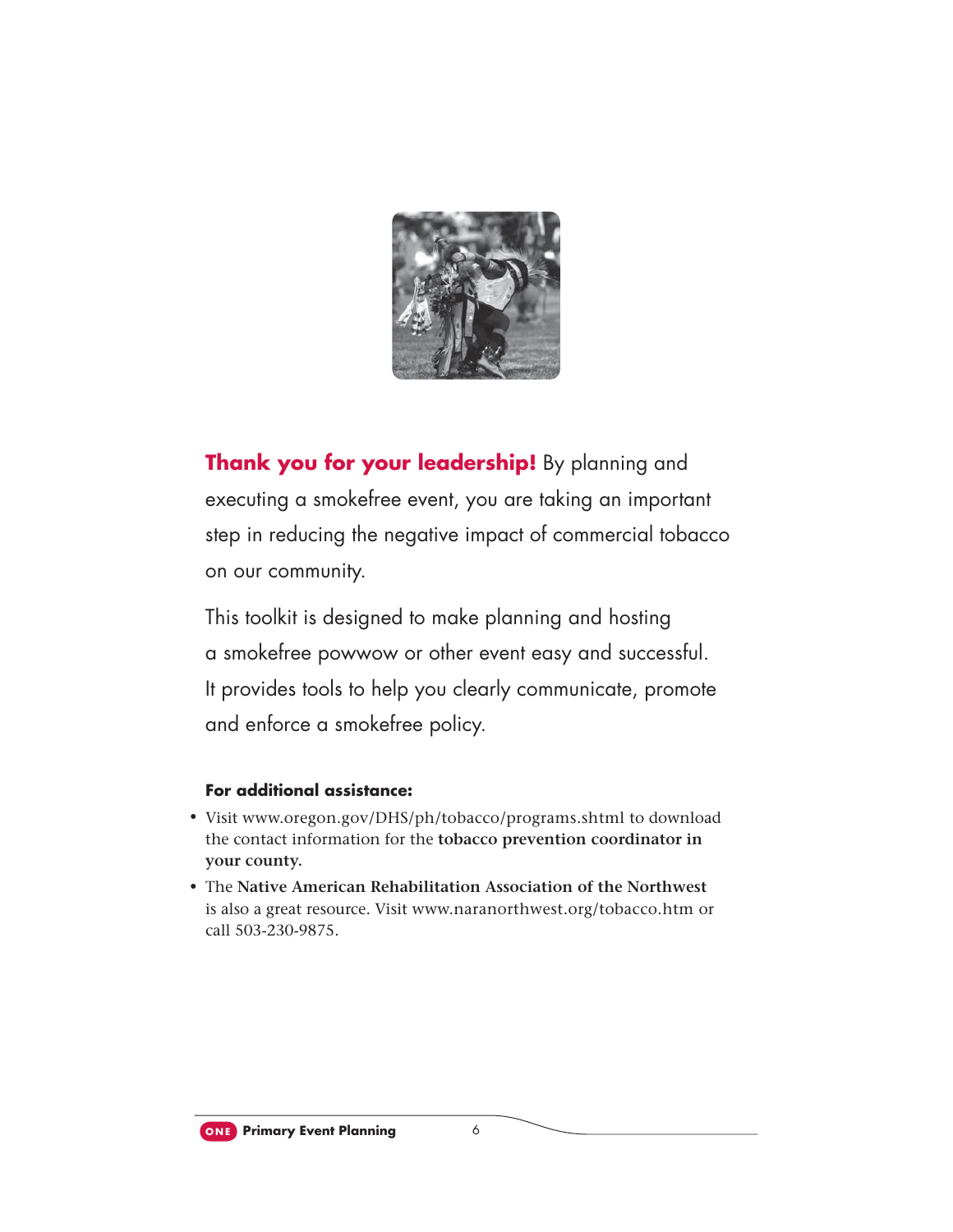#### **Why Plan a Smokefree Event?**

The positives of smokefree events are endless. Benefits to our community include:

- Protecting our community members from the deadly effects of **secondhand smoke exposure.**
- Ensuring that events are **more accessible** for all, especially our elders or others who live with or are recovering from asthma, cancer and other chronic diseases that require them to avoid secondhand smoke.
- Supporting people who have made the difficult decision to quit smoking by providing the reinforcement they need to succeed.
- Reducing the **toll of commercial tobacco on Indian Country** American Indian/Alaska Natives are twice as likely to smoke as overall Oregon adults.
- Helping to break the **cycle of addiction and substance abuse** that has been passed on for generations due to historical trauma.
- Drawing the important distinction between **traditional and commercial tobacco,** helping to ensure traditional use of tobacco remains sacred.
- Providing good **role modeling for our youth,** demonstrating that **smoking is not the norm** and helping them avoid peer pressure and the **tobacco industry's marketing.**
	- A key determinant of youth smoking risk is parental use of commercial tobacco.
	- Natural American Spirits, an RJ Reynolds brand of cigarettes, clearly targets American Indians with the image of an American Indian smoking a pipe on the front of the package.

Also, our community wants clean air events. A recent survey at two Oregon powwows found that an overwhelming majority of smokers and nonsmokers support policies that govern the use of commercial tobacco at events.

As the event coordinator, there are additional benefits. Smokefree events:

- Help you and your planning committee ensure the event is **safe and healthy for all involved**—from volunteers and planners to vendors and participants.
- **Prevent mixed messages.** Instead of trying to manage and control designated smoking areas, a 100 percent smokefree policy is clear, direct and more easily enforced.
- Are **safer and cost less** because they require less clean-up time and expense, and have less risk of fire and other damage caused by cigarettescigarette butts discarded on the ground can be ingested by young children and create a litter problem.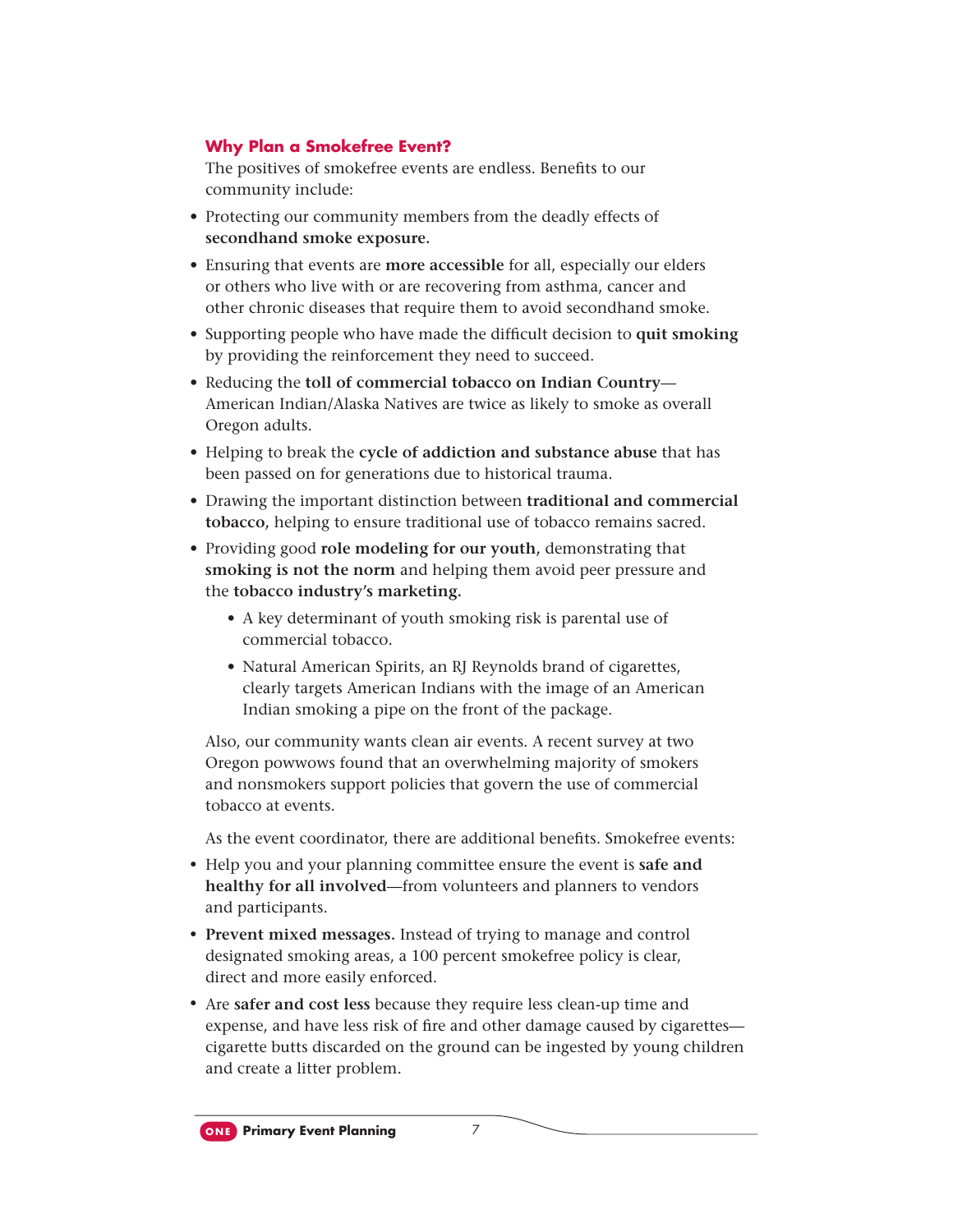• **Attract new audiences and increase attendance** since most Oregonians prefer smokefree places and the majority of American Indians and Native Alaskans don't smoke.

#### **What Does a Smokefree Event Mean?**

A smokefree event means that all participants—organizers, volunteers, vendors and attendees—will refrain from smoking cigarettes, cigars and other commercial tobacco products during the entire event and on all event grounds. Commercial tobacco refers to products for recreational and habitual use that large tobacco companies manufacture and sell for a profit.

By contrast, ceremonial tobacco is the original, gifted and sacred tobacco that some Native tribes use strictly for spiritual, cultural and ceremonial use. It ensures the continuance of the Native way of life and is not banned in a smokefree event.

#### **What's Your Role?**

In addition to your role as the overall planner, you will be the primary driver of the effort to create a successful, smokefree event. For larger events such as powwows, you will oversee the work of the other coordinators, who will manage specific areas of the event such as vendors.

The first section of this toolkit is designed for you—to help you manage and carry out the overarching aspects of a smokefree event. The subsections are for you to distribute to the planners of specific aspects of the event. For smaller events, you may be managing some or all of these areas.

#### **What About Designated Smoking Areas?**

For those of you who are taking the first step toward a 100 percent smokefree policy by implementing designated smoking areas at your event, this toolkit has resources for you. At the end of this section are refined talking points and a list of the top five things you can do to make your designated smoking area policy a success. Using the talking points, much of the rest of the content can be customized for your event.

#### **Is It Legal To Make an Event Smokefree?**

It is completely legal to host a smokefree event. Smoking is an addictive behavior and the right to smoke is not protected by any law or policy.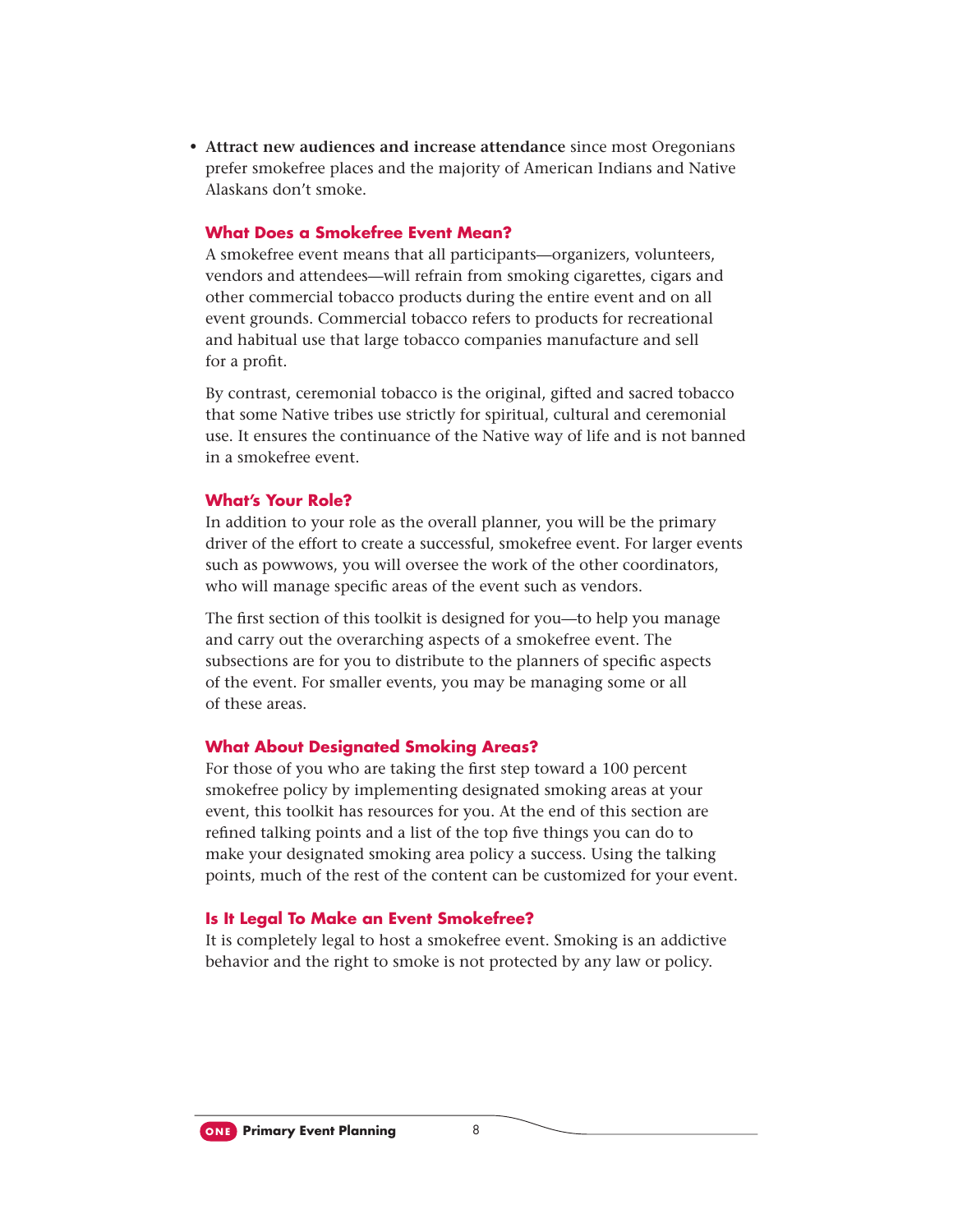#### **Top 10 Things To Make Your Smokefree Event a Success**

Planning powwows and other events takes a lot of time and dedication. Adding the smokefree element is doable and can happen in steps. These 10 tips are listed in order from essential things to start you out, to those that add extra detail and benefit.

- 1. If nothing else, include "this event is alcohol, drug and commercial tobacco-free" in all material.
- 2. Signage, signage, signage! Post the flyers that communicate the smokefree policy in high traffic areas such as the lines for the bathrooms and food.
- 3. Advertise and promote your event as smokefree using the flyer template in this toolkit.
- 4. Make sure all event coordinators and volunteers are familiar with the talking points so that everyone communicates the policy clearly.
- 5. Tell vendors when they sign up or initially request information about being a vendor that the event is smokefree.
- 6. Give the emcee, arena director and/or whip man/woman the script outline in this section so that they can announce the smokefree policy during breaks and other down times.
- 7. Post the Frequently Asked Questions and Fact Sheet online and have them available at the event for those who seek additional information about the policy.
- 8. Find out where people can smoke that is off event grounds and is still in compliance with other laws and ordinances so that you can direct smokers there if need be.
- 9. Recruit volunteers who are former smokers or smokers who support the smokefree policy to help facilitate enforcement and to talk about the benefits of quitting.
- 10. During set up, have individual conversations with each vendor and discuss the smokefree policy. Help them determine what they might say if someone is smoking near their booth.

*"Powwows are important gatherings, with opportunities for educating our youth, promoting wellness among our people, and reinforcing our good ways of living."*

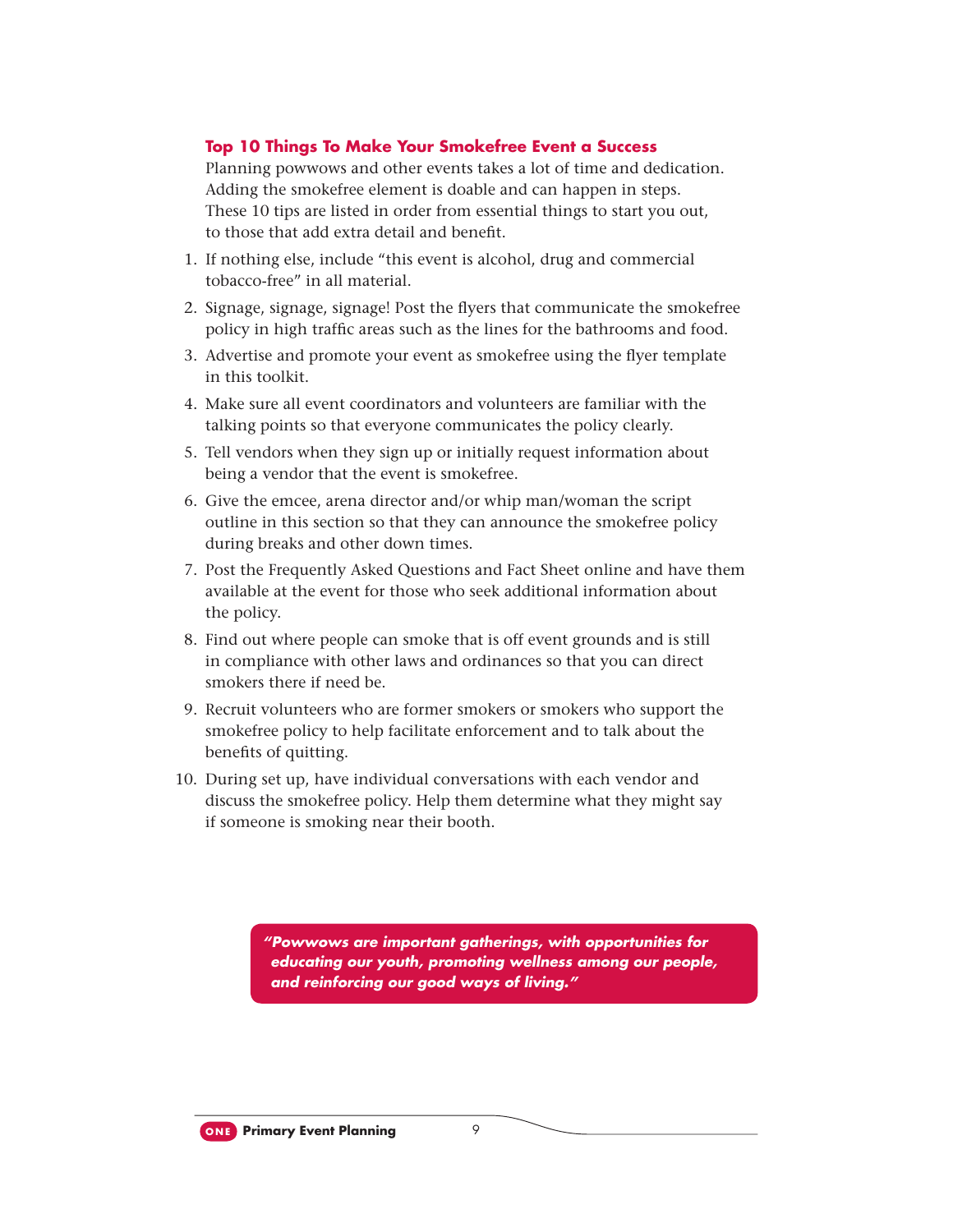### **What is in this section?**

This section is for the primary event coordinator. It provides a general overview of what goes into a smokefree event, the planner's role and how to make it a success.

In this section you will find:

**1a. Talking Points:** These are for your use in communicating about the smokefree event. Think of these not as exact words to memorize but rather ideas to communicate authentically and consistently, whether it be on the website, in conversation or in printed materials. The messages in bold are the essential messages that should be delivered in every interaction. The additional messages help you customize your communication based on your audience's beliefs, needs, and level of understanding.

#### **1b. Smokefree Event Fact Sheet**

- **1c. Frequently Asked Questions:** You can post this to the event website, distribute it at the event, include it on event signage, or use it in conversations with vendors, volunteers, participants and others.
- **1d. Pre-Event Flyer:** For your use when promoting your smokefree event.
- **1e. Event Flyer:** For distribution and display at the event to explain the smokefree policy.
- **1f. Sample Smokefree Policy Language**
- **1g. Tobacco-free Event Fact Sheet:** The healthiest and safest events are those that prohibit the use of commercial tobacco in all forms, including smokeless tobacco. As a result, many event planners are choosing to implement 100 percent commercial tobacco-free policies, and you can, too. This fact sheet provides tips and tools to help you take this important step.
- **1h. Designated Smoking Area Fact Sheet:** We understand successfully planning and executing a smokefree event takes time and community support. Implementing a designated smoking area policy is a great first step if you are not yet able to go completely smokefree. Using the slightly customized talking points to modify language, all of the materials in this toolkit can be used for an event with designated smoking areas.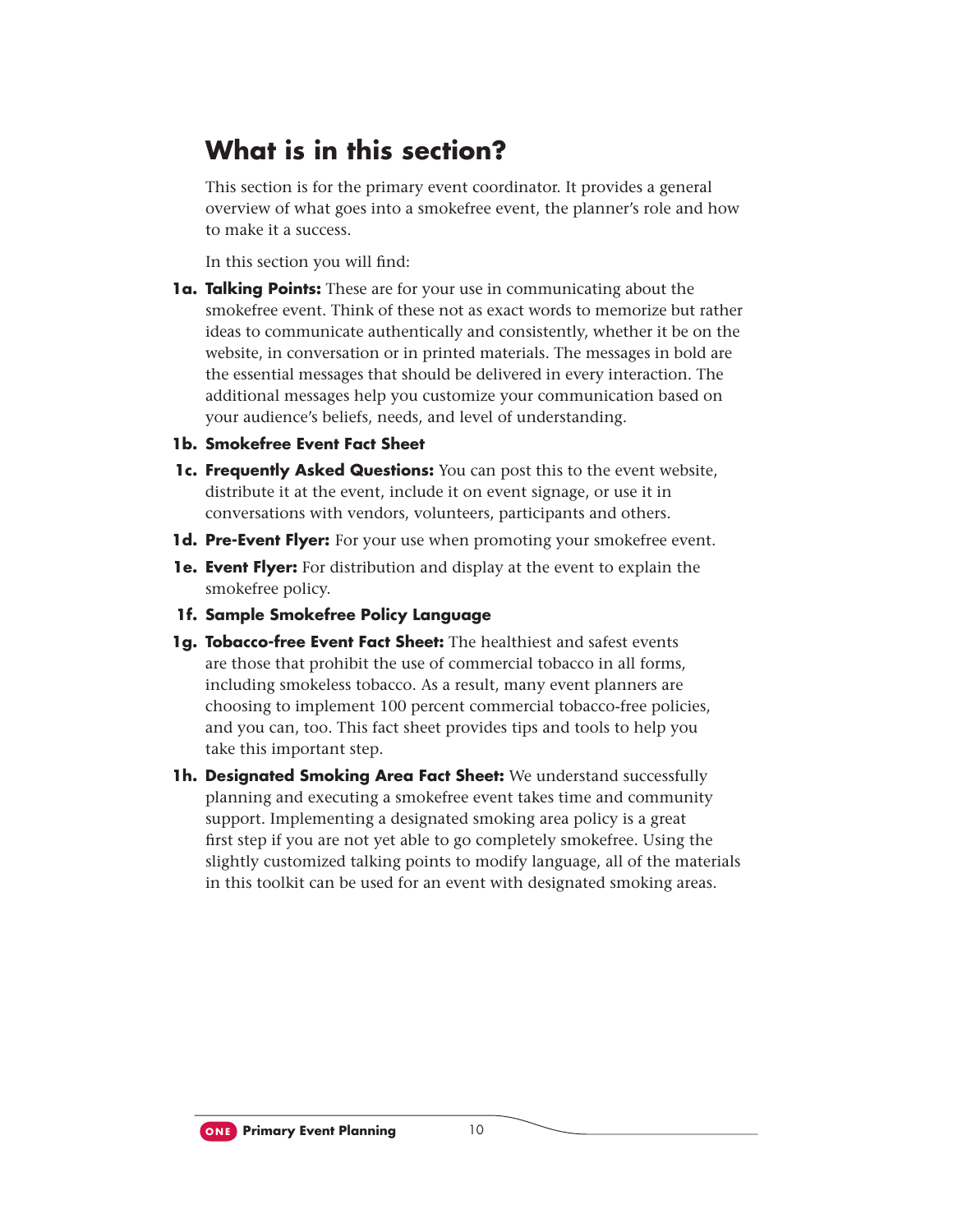### **1a. Talking points (general)**

**We are dedicated to creating a safe and healthy community. That is why this event is smokefree in addition to being alcohol and drug free. The use of traditional tobacco is still allowed.**

*Additional messages*

- Commercial tobacco refers to products for recreational and habitual use that large tobacco companies manufacture and sell for a profit.
- Traditional tobacco is the original, gifted and sacred tobacco of some Native tribes that is strictly for spiritual, cultural and ceremonial use. It ensures the continuance of the Native way of life.

**Smokefree events protect our community from the deadly effects of secondhand smoke, demonstrate to youth that smoking is not the norm and support those who have chosen to quit.**

*Additional messages*

Smokefree events:

- Are **more accessible** for all, especially our elders or others who live with or are recovering from asthma, cancer and other chronic diseases that require them to avoid secondhand smoke.
- Reduce the **toll of commercial tobacco on Indian Country**—American Indian/Alaska Natives are twice as likely to smoke as overall Oregon adults.
- Help break the cycle of **addiction and substance abuse** that has been passed on for generations due to historical trauma.
- Draw the important distinction between t**raditional and commercial tobacco,** helping to ensure traditional use of tobacco remains sacred.

**Please help us keep this event smokefree. Together we can reduce the toll of commercial tobacco on our community.**

- **For volunteers/planners:** Please help clearly communicate the event's smokefree policy.
- **For vendors:** Please refrain from smoking and help us enforce this policy by displaying the provided smokefree signage at your vendor booth. Smokefree events not only protect the health of all participants, they ensure that everyone—nonsmokers and smokers alike—can access and enjoy all parts of the event and the venue.
- **For participants:** Please help us make this a successful event by refraining from smoking during the event and on all event grounds.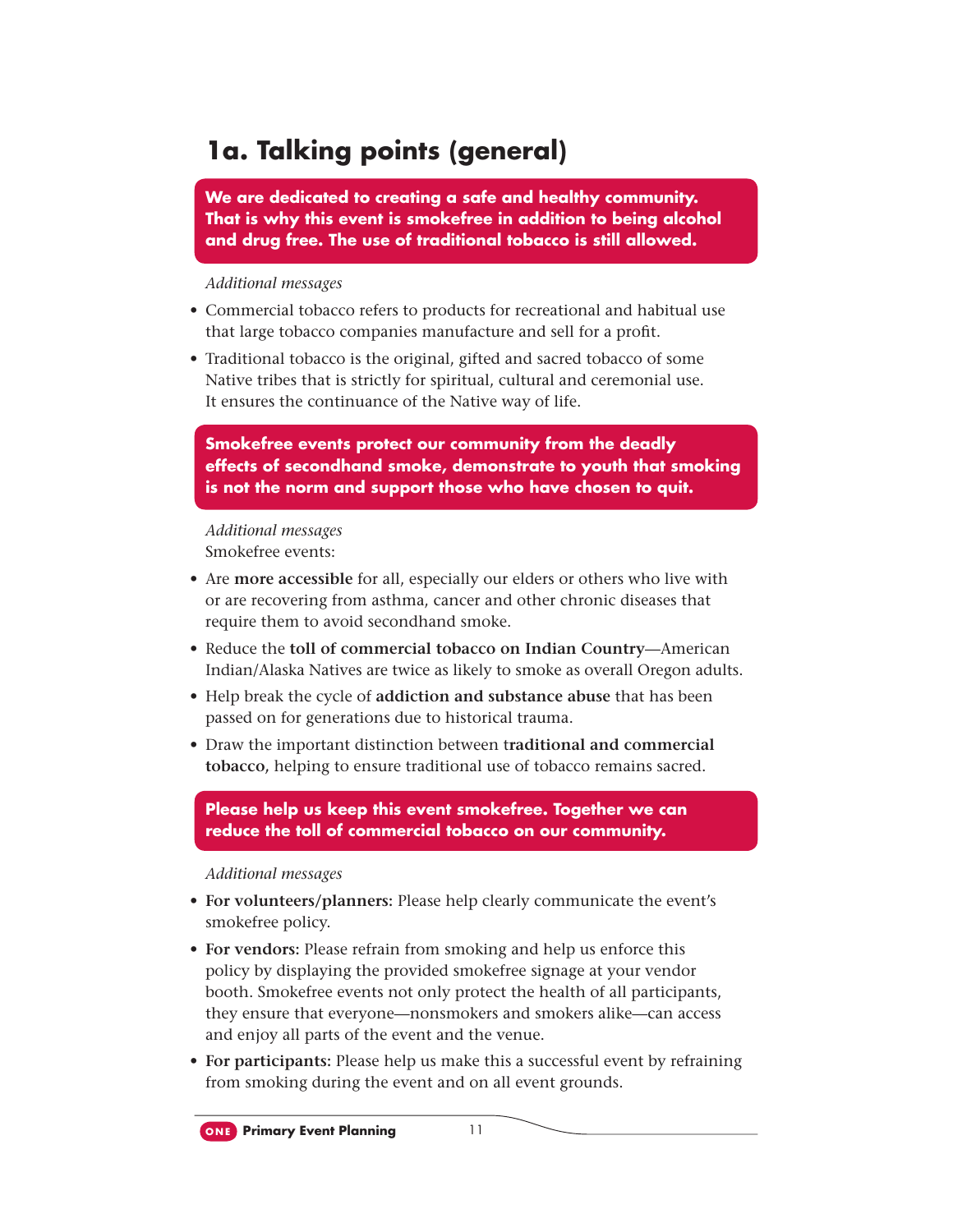### **1b. Fact sheet**

#### **Smokefree Events Benefit Our Community**

Benefits include:

- Protecting our community members from the deadly effects of **secondhand smoke exposure.**
- Ensuring that events are **more accessible** for all, especially our elders or others who live with or are recovering from asthma, cancer and other chronic diseases that require them to avoid secondhand smoke.
- Supporting people who have made the difficult decision to **quit smoking** by providing the reinforcement they need to succeed.
- Reducing the **toll of commercial tobacco on Indian Country**—American Indian/Alaska Natives are twice as likely to smoke as overall Oregon adults.
- Helping to break the **cycle of addiction and substance abuse** that has been passed on for generations due to historical trauma.
- Drawing the important distinction between **traditional and commercial tobacco,** helping to ensure traditional use of tobacco remains sacred.
- Providing good **role modeling for our youth,** demonstrating that **smoking is not the norm** and helping them avoid peer pressure and the **tobacco industry's marketing.**
	- A key determinant of youth smoking risk is parental use of commercial tobacco.
	- Natural American Spirits, an RJ Reynolds brand of cigarettes, clearly targets American Indians with the image of an American Indian smoking a pipe on the front of the package.

Also, our community wants clean air events. A recent survey at two Oregon powwows found that an overwhelming majority of smokers and nonsmokers support policies that govern the use of commercial tobacco at events.

#### **Traditional Tobacco Remains Sacred**

- Traditional tobacco is the original, gifted and sacred tobacco of some Native tribes. It is strictly for spiritual, cultural and ceremonial use, and it ensures the continuance of the Native way of life. It is not banned at Native events.
- Commercial tobacco is manufactured tobacco (cigarettes, cigars, chewing tobacco, etc.) sold for a profit for recreational and habitual use. This type of use can cause addiction, death and disease.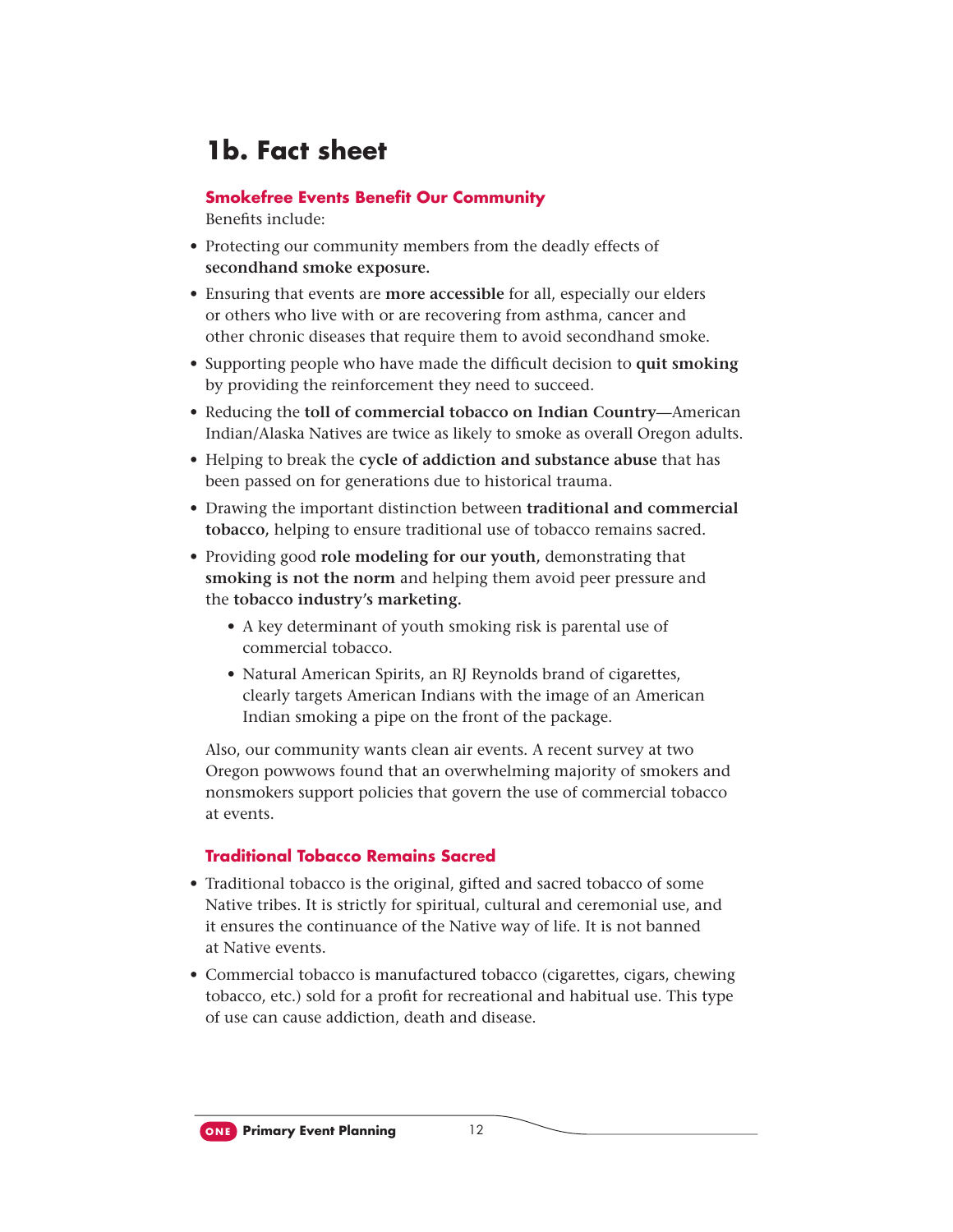#### **Commercial Tobacco Is Deadly for American Indians and Alaska Natives**

- American Indian and Alaska Natives are **twice as likely to smoke** as overall Oregon adults.
- Each year 64 Oregon American Indians and Alaska Natives die from tobacco use.
- Each year 1,250 Oregon American Indians and Alaska Natives suffer from a serious illness caused by tobacco use.
- Oregon American Indians and Alaska Natives are 6 to 15 times more likely to die from tobacco-related illnesses than from alcohol use, motor vehicle accidents or suicide.
- Visit www.oregon.gov/DHS/ph/tobacco/countyfacts.shtml to see additional information about tobacco use in your county.

#### **Secondhand Smoke Harms Us All**

- Secondhand smoke causes serious illness and can lead to death.
- It contains more than 43 cancer-causing agents and many other toxins.
- It kills an estimated 800 Oregonians each year.
- Forty-six percent of American Indian/Alaska Native adults are exposed to secondhand smoke in a typical week compared to 39% of all Oregon adults.

#### **Want To Quit?**

- The Oregon Tobacco Quit Line is FREE and offers advice, counseling and materials to quit. To reach the Quitline call 800-QUIT-NOW or 977-2NO-FUME (Spanish).
- To download a free smokefree event toolkit, visit www.naranorthwest.org/ tobacco.htm.
- The Native American Rehabilitation Association of the Northwest (NARA) provides culturally appropriate education, physical and mental health services as well as substance abuse treatment to American Indians, Alaska Natives and other vulnerable people. Call 503-230-9875 or visit www.naranorthwest.org.
- Contact your local tribal health department for cessation resources and support.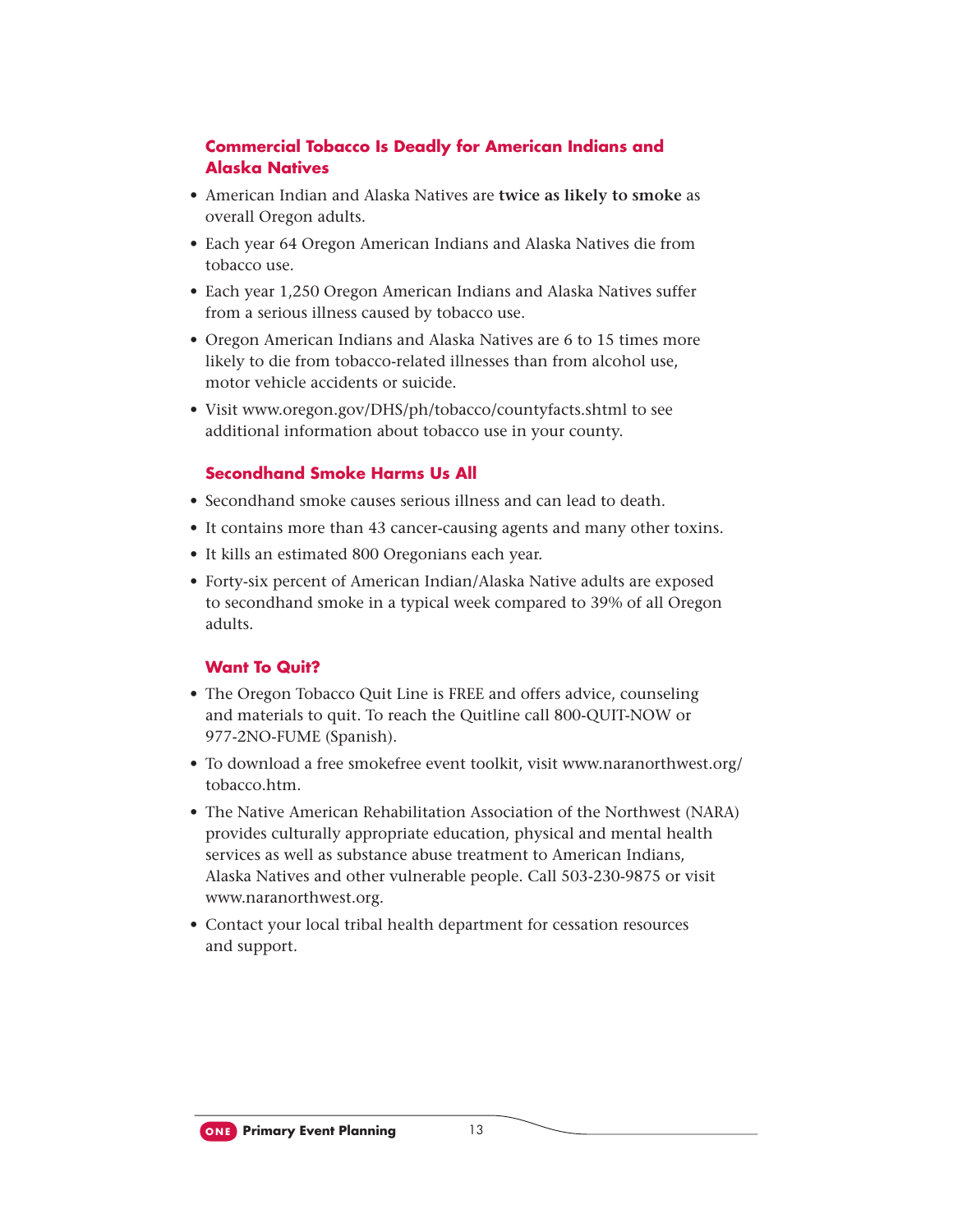### **1c. Frequently asked questions**

**template online** 

#### **1. What is a smokefree event?**

A smokefree event means that all participants—organizers, volunteers, vendors and attendees—will refrain from smoking cigarettes, cigars and other commercial tobacco products during the entire event and on all event grounds.

#### **2. Does that mean traditional tobacco is prohibited too?**

No, traditional tobacco is allowed and can be an important part of the event. Traditional or ceremonial tobacco is the original, gifted and sacred tobacco of some Native tribes that is strictly for spiritual, cultural and ceremonial use. It ensures the continuance of the Native way of life. Commercial tobacco, on the other hand, refers to products for recreational and habitual use that large tobacco companies manufacture and sell for a profit (cigarettes, cigars, chewing tobacco, etc.).

**3. I'm interested in quitting smoking. Are there resources to help?** Yes! The Oregon Tobacco Quit Line is a free resource to all Oregonians, and offers advice, counseling and materials to quit. To reach the Quitline call 800-QUIT-NOW or 977-2NO-FUME (for Spanish speakers). The Native American Rehabilitation Association of the Northwest is also a great resource. Visit http://www.naranorthwest.org/ or call 503-230-9875.

#### **4. Where can people smoke?**

People can smoke off event grounds as long as it doesn't violate existing laws, local ordinances or the venue's commercial tobacco policy, including Oregon's new Smokefree Workplace Law, which prohibits smoking within 10 feet of any building's windows, doors or ventilation systems.

#### **5. Can people use chewing tobacco?**

While the use of any form of commercial tobacco is discouraged, this event is asking participants to refrain from smoking commercial tobacco. That being said, the healthiest and safest events are those that prohibit the use of commercial tobacco in all forms, including smokeless tobacco. As a result, many event planners are choosing to implement 100 percent commercial tobacco-free policies. Contact your event planner and tell him/her that you support making this event commercial tobacco-free.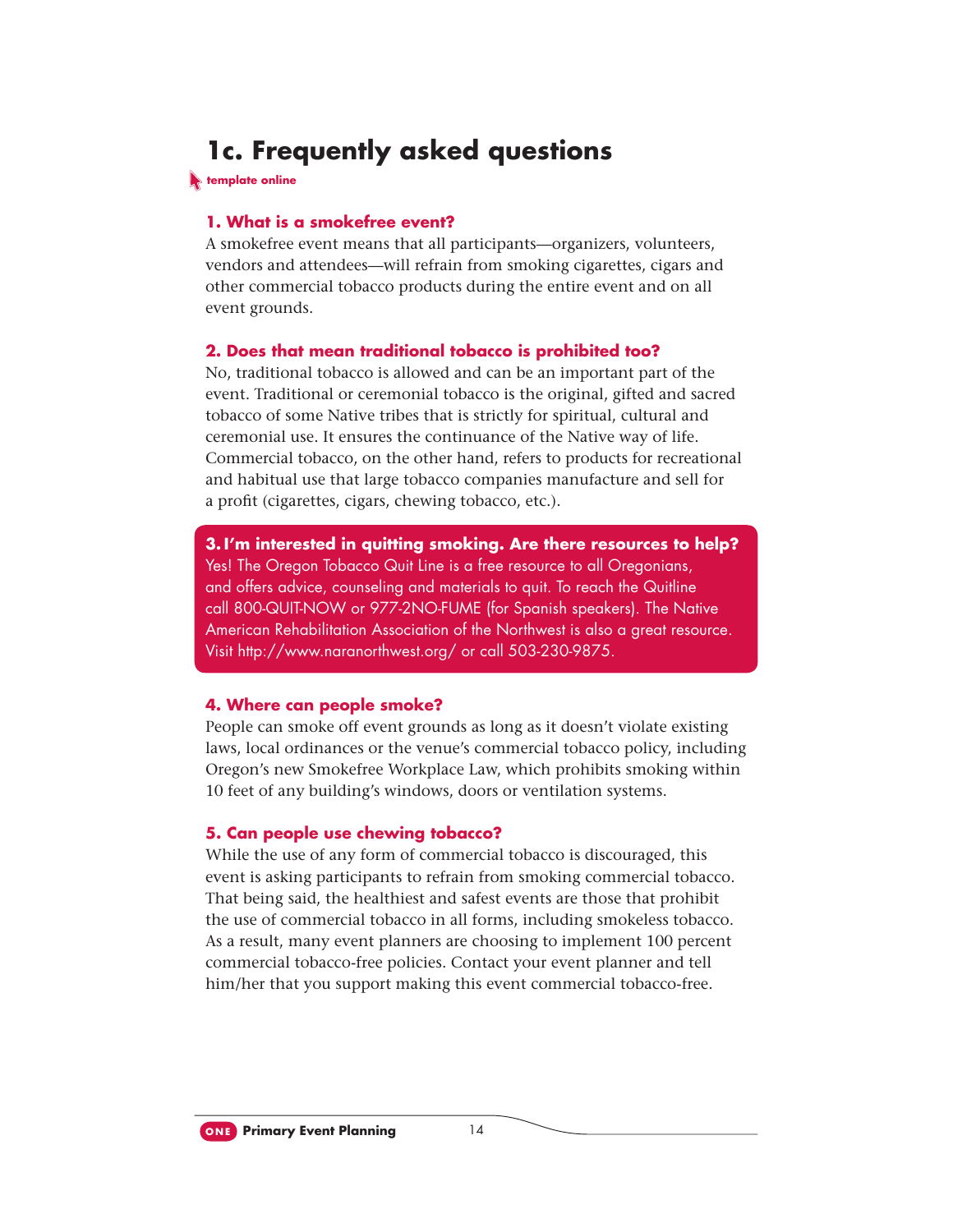#### **6. Why is the event smokefree?**

This event is smokefree because of the many benefits it creates for our community, including:

- Protecting our community members from the deadly effects of **secondhand smoke exposure.**
- Ensuring that events are **more accessible** for all, especially our elders or others who live with or are recovering from asthma, cancer and other chronic diseases that require them to avoid secondhand smoke.
- Supporting people who have made the difficult decision to quit smoking by providing the reinforcement they need to succeed.
- Reducing the **toll of commercial tobacco on Indian Country**—American Indian/Alaska Natives are twice as likely to smoke as all Oregon adults.
- Helping to break the **cycle of addiction and substance abuse** that has been passed on for generations due to historical trauma.
- Drawing the important distinction between **traditional and commercial tobacco,** helping to ensure traditional use of tobacco remains sacred.
- Providing good **role modeling for our youth,** demonstrating that **smoking is not the norm** and helping them avoid peer pressure and the **tobacco industry's marketing.**
	- A key determinant of youth smoking risk is parental use of commercial tobacco.
	- Natural American Spirits, an RJ Reynolds brand of cigarettes, clearly targets American Indians with the image of an American Indian smoking a pipe on the front of the package.

Also, our community wants clean air events. A recent survey at two Oregon powwows found that an overwhelming majority of smokers and nonsmokers support policies that govern the use of commercial tobacco at events.

#### **7. I'm interested in planning a smokefree event. Are there resources to help?**

Yes! Please visit www.naranorthwest.org/tobacco.htm to download a smokefree event toolkit, or call 503-230-9875.

#### **8. Is it legal to make an event smokefree?**

It is 100 percent legal to host a smokefree event. Smoking is an addictive behavior and is not protected under any law or policy.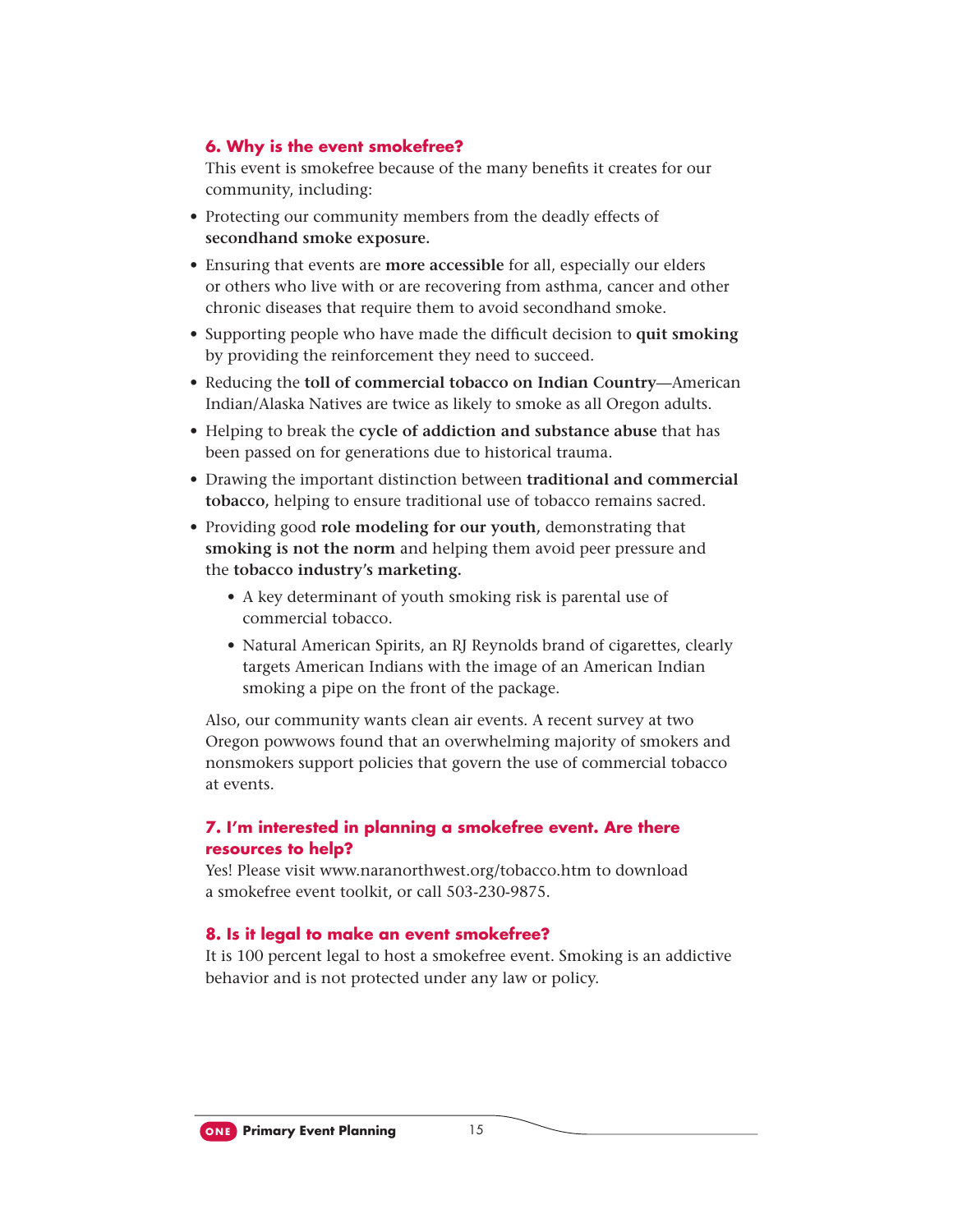#### **9. What is the current Oregon Smokefree Workplace Law?**

As of January 1, 2009, all Oregon workplaces are smokefree, including bars, bingo halls and bowling centers. This is an expansion of the 2002 Smokefree Workplace Law (ORS 433.835-433.990).

#### **10. What is the current Oregon law for smokefree schools?**

The use of commercial tobacco products is prohibited on all K–12 school properties.

*"Secondhand smoke affects everyone who breathes the air. Some of our loved ones cannot choose whether or not they breathe in toxic smoke but we can make the vital decision to remove secondhand smoke from our powwows now."*

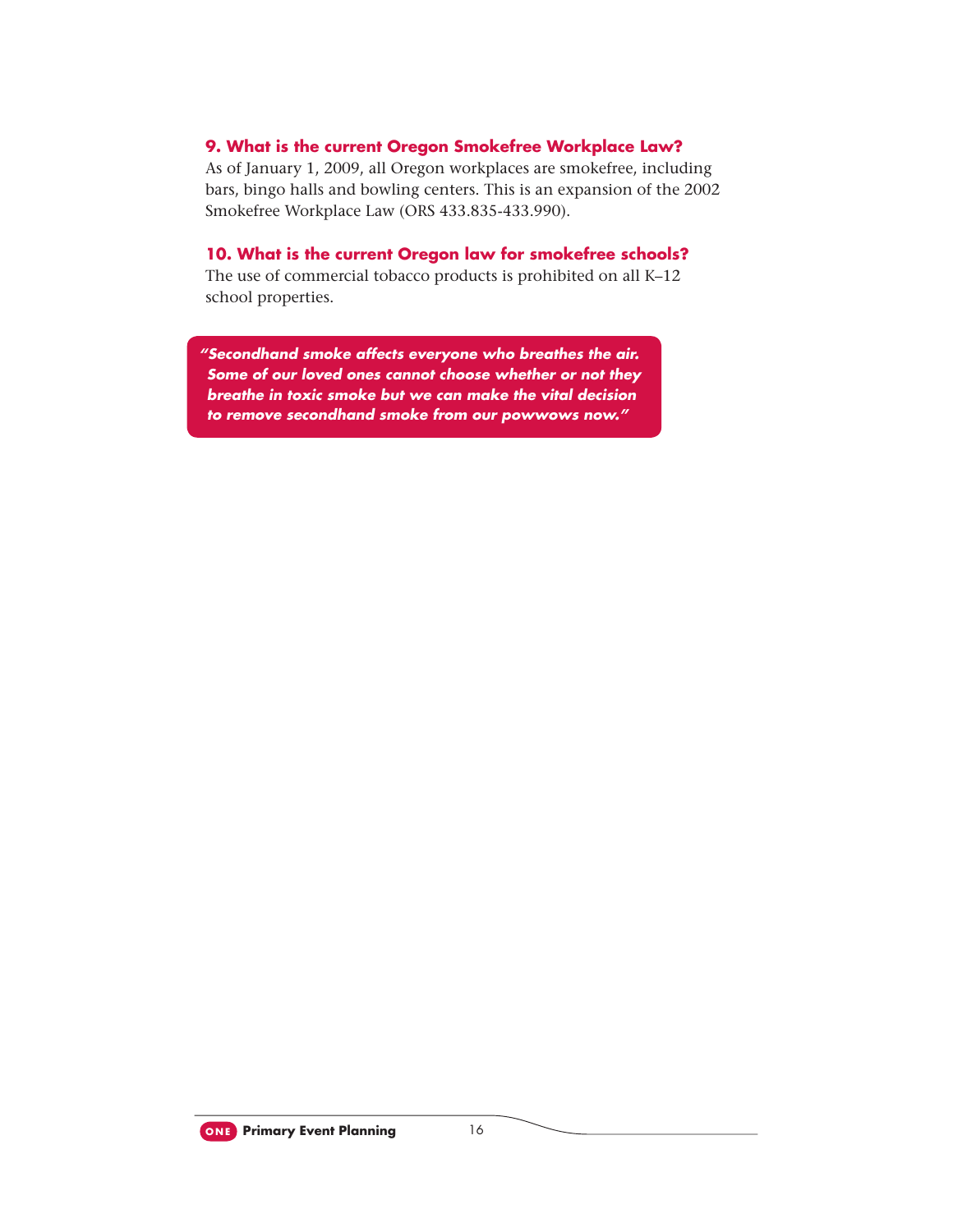### **1d. Flyer template 1**

**template online**

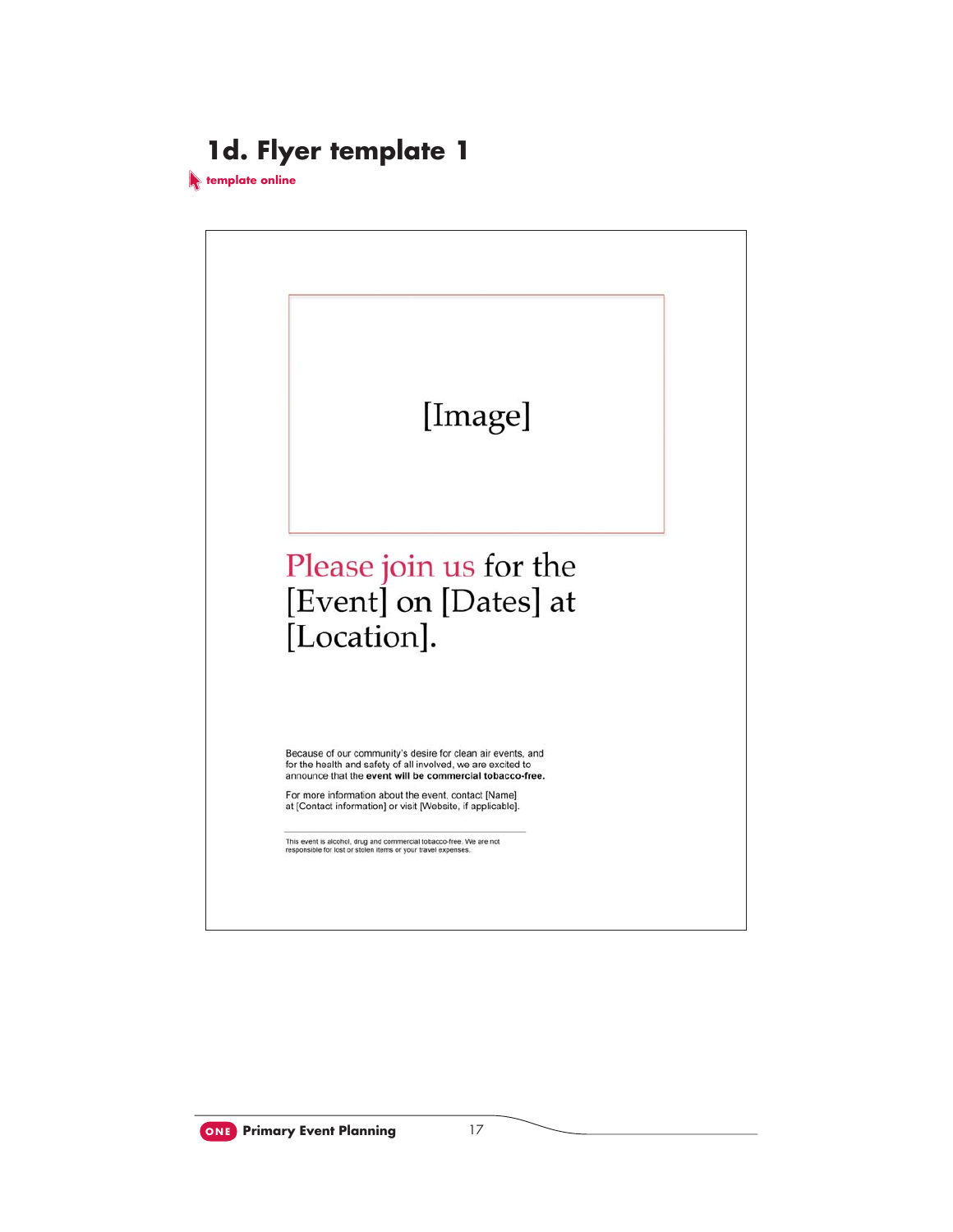### **1e. Flyer template 2**

**template online**



**ONE Primary Event Planning** 18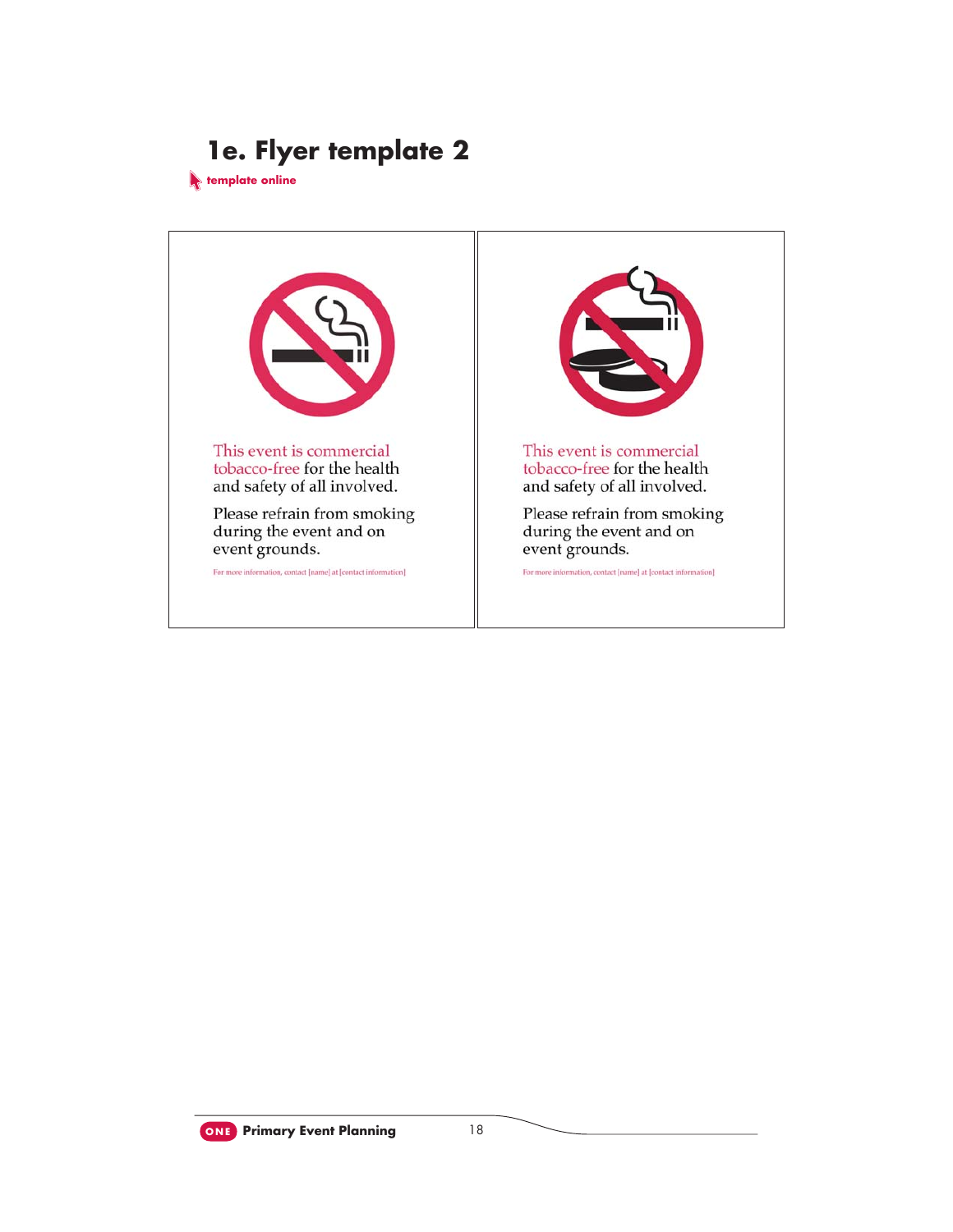### **1f. Sample policy**

**template online**

#### **The [Event] Smokefree Policy**

WHEREAS, [Event Committee] recognizes that commercial tobacco product use and secondhand smoke near children, youth and adults is ultimately unhealthy and detrimental to the health of others; and

WHEREAS, [Event Committee] recognizes that commercial tobacco or tobacco products includes any product made to maintain or create addiction in its user; and

WHEREAS, [Event Committee] recognizes commercial tobacco products are often consumed in public places and discarded on the ground, thus creating a risk of ingestion to young children, a litter problem and a fire risk: and

WHEREAS, [Event Committee] recognizes that as parents, older brothers and sisters, family members and community members, we set the standard as role models, and the use of commercial tobacco products around youth has a negative effect on their lifestyle choices; and

WHEREAS, [Event Committee] recognizes that tobacco use causes addiction, disease and death; and

WHEREAS, [Event Committee] honors the role that traditional [unmanufactured or virgin] tobacco plays in our ceremonial and powwow drum blessings and views this sharing as an important way to remain healthful and addiction free; and

WHEREAS, [Event Committee] honors the Creator's wish for His children's health; and

WHEREAS, [Event Committee] recognizes that these important values can be taught within our [annual powwow, auction, etc.]; and

WHEREAS, [Event Committee] sees no conflict between this policy and the traditional use of tobacco for ceremonial and healing purposes:

#### **Section 1. Commercial tobacco use prohibited**

No person shall smoke commercial tobacco anywhere on the event grounds during [Event].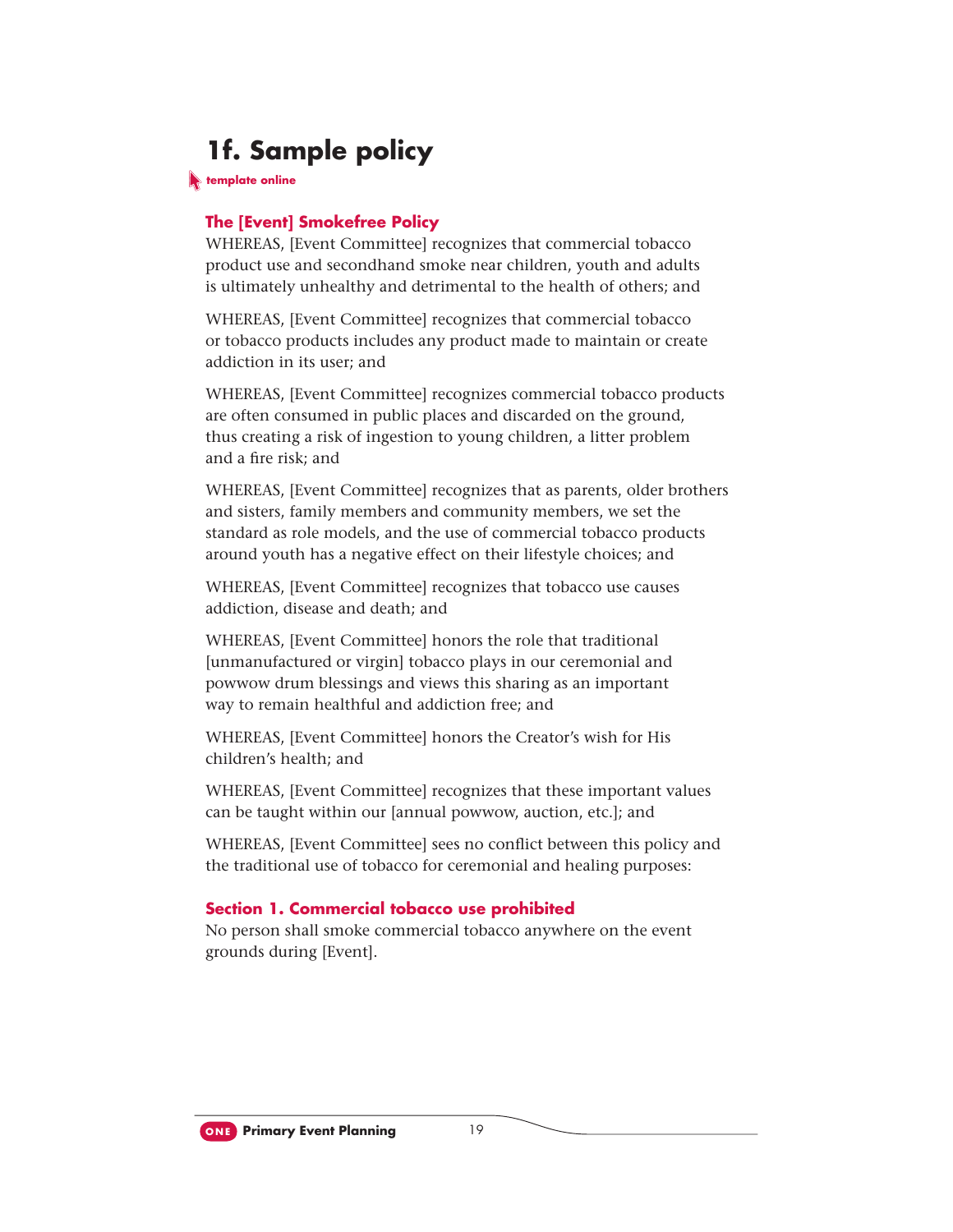#### **Section 2. Provision for traditional [unmanufactured tobacco/ virgin tobacco] for ceremonial observation and powwow protocol**

The [Event Committee] will ensure that virgin or unmanufactured tobacco will be available for proper blessings of drums and ceremonies as needed during the [Event]. Traditional tobacco may be smoked on site under direction of tribal leaders.

#### **Section 2a. Provision for use of commercial tobacco**

In the event unmanufactured or virgin tobacco is unavailable and only commercial tobacco is provided, it must be blessed and all reference to its brand removed and discarded to reduce the potential for the branding of addiction within this ceremony.

#### **Section 3. Enforcement**

- 1. Appropriate signs shall be posted.
- 2. The community will be notified about this policy.
- 3. Staff will make periodic observations of the [Event] to monitor for compliance.
- 4. The [Event] emcee will be contracted to provide healthful reminders of the importance of being tobacco addiction free, smokefree, and for providing good role modeling for youth and to support the development of personal and institutional smokefree policies.

#### **Section 4. Effective Date**

This policy statement is effective immediately upon the date of adoption.

Official signature here Date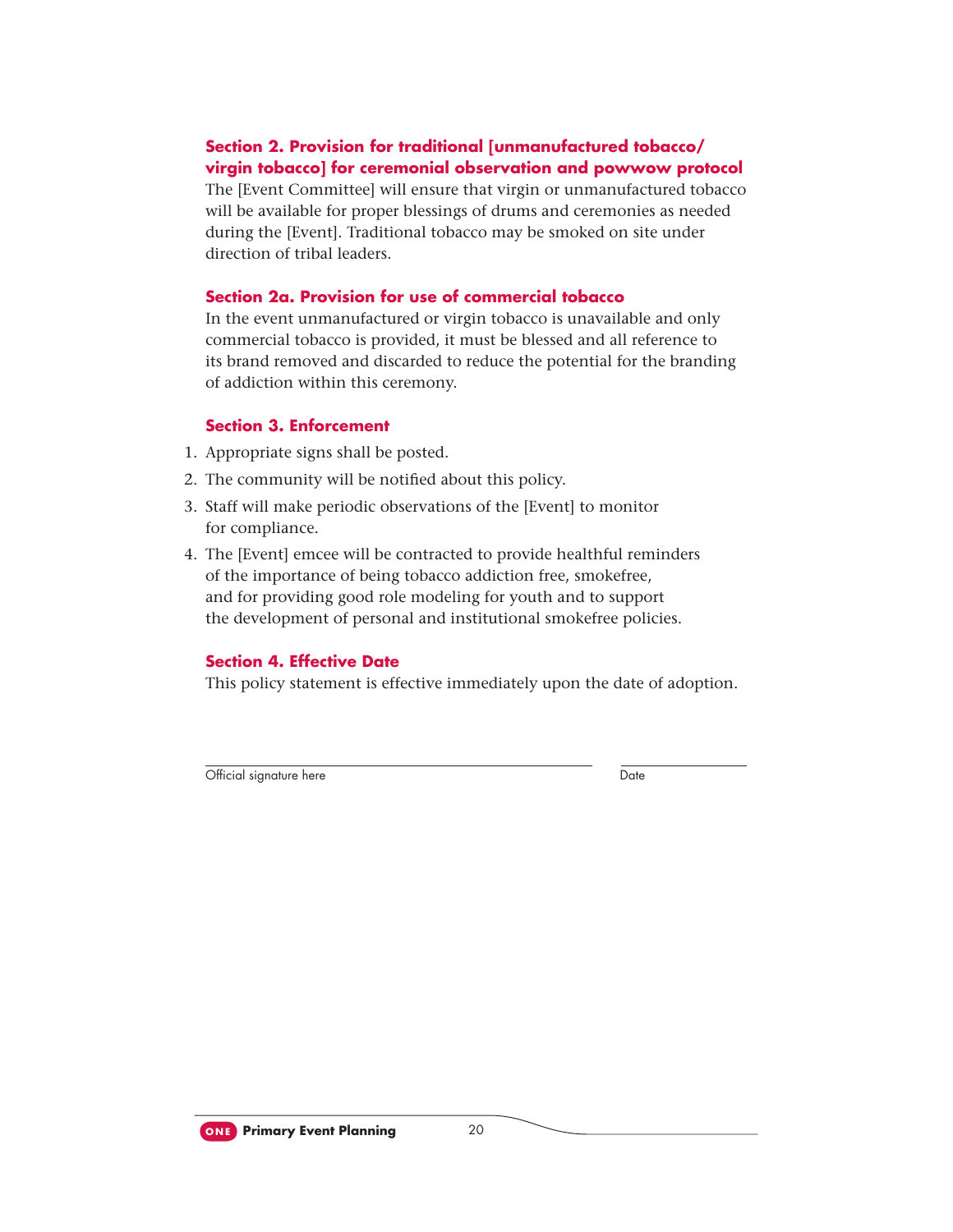### **1g. 100 percent commercial tobacco-free policy fact sheet**

Thank you for taking the important next step in protecting our community from the negative effects of commercial tobacco by implementing a 100 percent tobacco-free policy. As you know, the healthiest and safest events are those that prohibit the use of commercial tobacco in all forms, including smokeless tobacco. You are contributing to the growing, positive trend of events and outdoor spaces making the decision to go 100 percent commercial tobacco-free across the state, including the Pendleton Round-Up. Thank you for your leadership.

#### **Top Five Ways To Successfully Implement a Commercial Tobacco-Free Policy**

- 1. Signage, signage, signage! Post the flyers that communicate the commercial tobacco-free policy in high traffic areas such as the lines for the bathrooms and food.
- 2. Clearly share the policy in all communication. It's especially important to tell your vendors about the policy when they sign up.
- 3. Make sure all event coordinators and volunteers are familiar with the talking points so that everyone communicates the policy clearly.
- 4. Give the emcee, arena director or whip man/woman a script outline to announce and remind participants that the event is commercial tobaccofree during breaks and other down times.
- 5. Post a customized version of the Frequently Asked Questions and Fact Sheet online and have them available at the event for those who seek additional information about the policy.

#### **Talking Points**

 **1. We are dedicated to creating a safe and healthy community. That is why this event is free of commercial tobacco in all forms, including smokeless tobacco. Traditional tobacco use is allowed.**

- Commercial tobacco refers to products for recreational and habitual use that large tobacco companies manufacture and sell for a profit.
- Traditional tobacco is the original, gifted and sacred tobacco of some Native tribes that is strictly for spiritual, cultural and ceremonial use. It ensures the continuance of the Native way of life.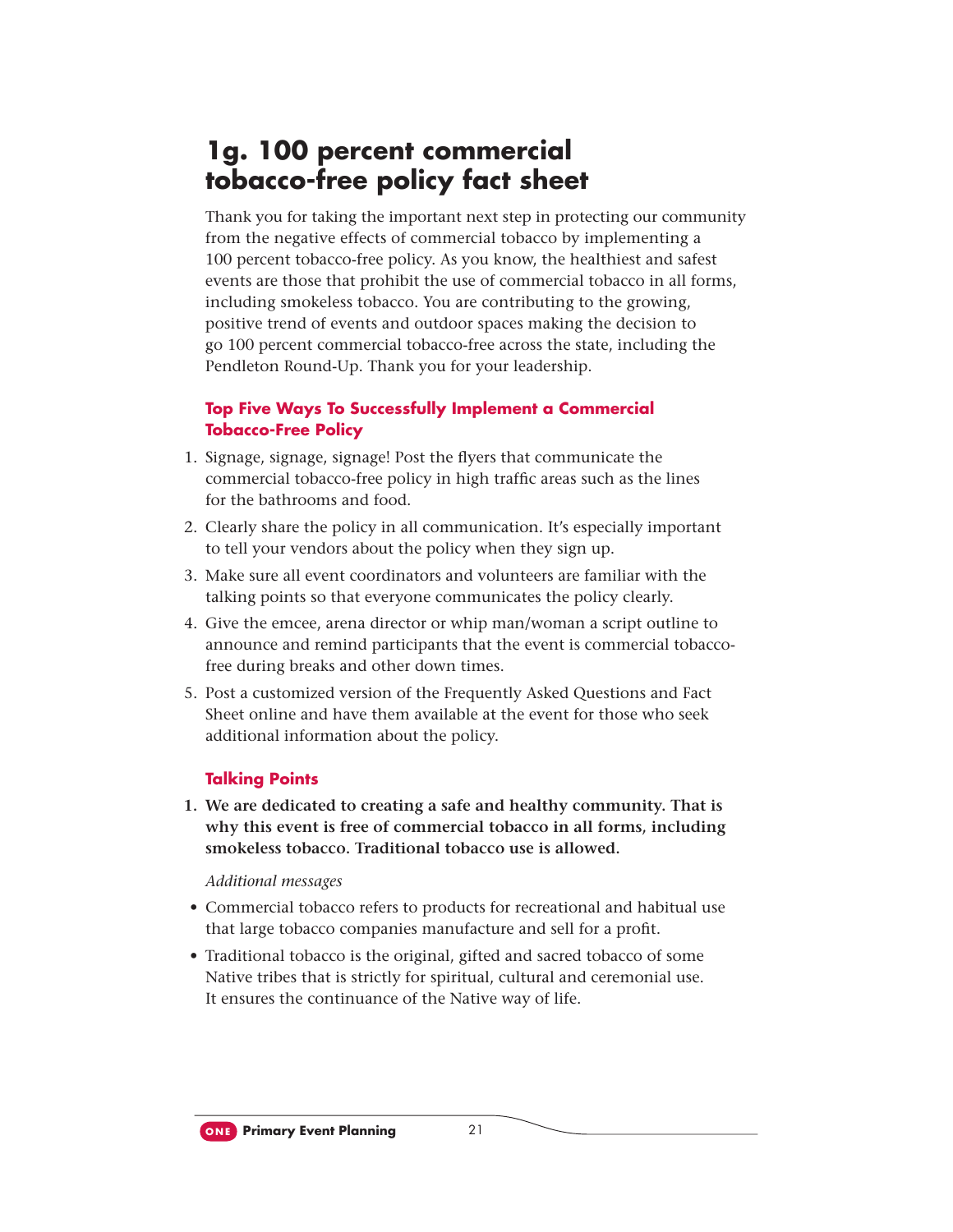**2. A commercial tobacco-free event helps reduce the toll of commercial tobacco on Indian Country by demonstrating to youth that its use in all forms is not the norm.**

*Additional messages*

Commercial tobacco-free events:

- Help break the **cycle of addiction and substance abuse** that has been passed on for generations due to historical trauma.
- Draw the **important distinction between traditional and commercial tobacco,** helping to ensure traditional use of tobacco remains sacred.
- Are **cleaner and safer** for all participants.
- **3. Please help us keep this event commercial tobacco-free. Together we can reduce the toll of commercial tobacco on our community by refraining from using commercial tobacco in all its forms at this event.**

- **For volunteers/planners:** Please help clearly communicate the event's commercial tobacco-free policy.
- **For vendors:** Please refrain from using commercial tobacco in any form and help us enforce this policy by displaying the provided commercial tobacco-free signage at your vendor booth.
- **For participants:** Please help us make this a successful event by refraining from using commercial tobacco in all forms during the event and on event grounds.

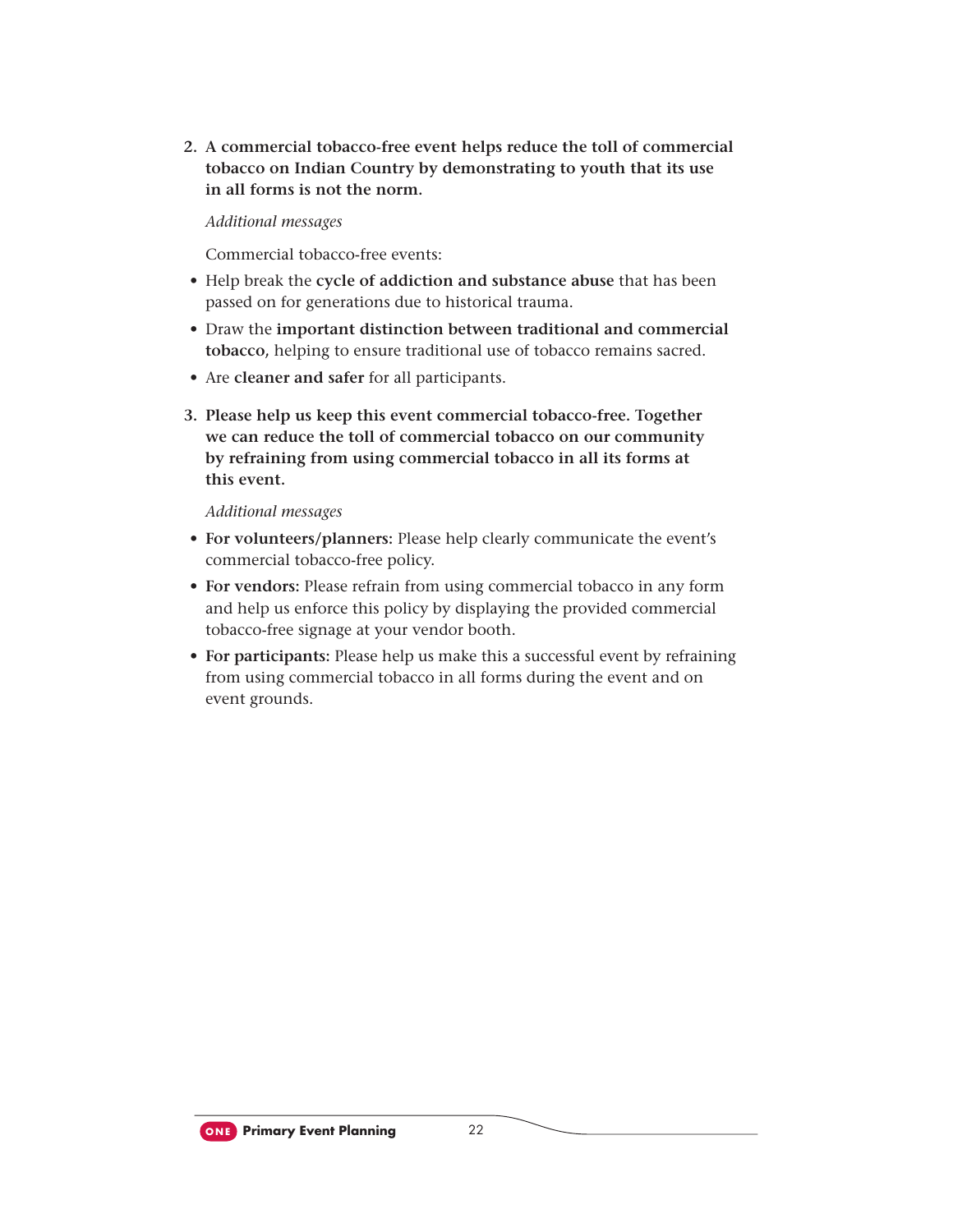### **1h. Designated smoking area fact sheet**

#### **Top Five Ways To Successfully Implement a Designated Smoking Area Policy**

- 1. Understand the venue's smoking policy. The use of commercial tobacco products is prohibited on all K-12 school properties and other venues may have their own smoking policies in place.
- 2. Make sure designated smoking areas are accessible but clearly separate from the event so that people can use them without sending smoke into the venue. Also, be sure the designated smoking area is not within 10 feet of a building's doors, windows or ventilation systems, as prohibited by Oregon's new Smokefree Workplace Law (see FAQ for more information). Due to Tribal sovereignty, this law does not apply to tribally owned facilities, including casinos.
- 3. Keep designated smoking areas away from high traffic areas such as bathroom and food lines, and away from any areas that attract children and youth.
- 4. Assign volunteers to escort smokers to designated smoking areas. Try to recruit past smokers who are compassionate and can share their story of quitting if appropriate. Make sure these volunteers understand the policy and are familiar with the talking points below.
- 5. Clearly share the policy in all communication. It's especially important to tell your vendors about the policy when they sign up.

#### **Talking Points**

**1. We are dedicated to creating a safe and healthy community. That is why this event is smokefree in addition to being alcohol and drug free. Smoking is only allowed in designated smoking areas, which are [insert locations]. Traditional tobacco use is allowed.**

- Commercial tobacco refers to products for recreational and habitual use that large tobacco companies manufacture and sell for a profit.
- Traditional tobacco is the original, gifted and sacred tobacco of some Native tribes that is strictly for spiritual, cultural and ceremonial use. It ensures the continuance of the Native way of life.